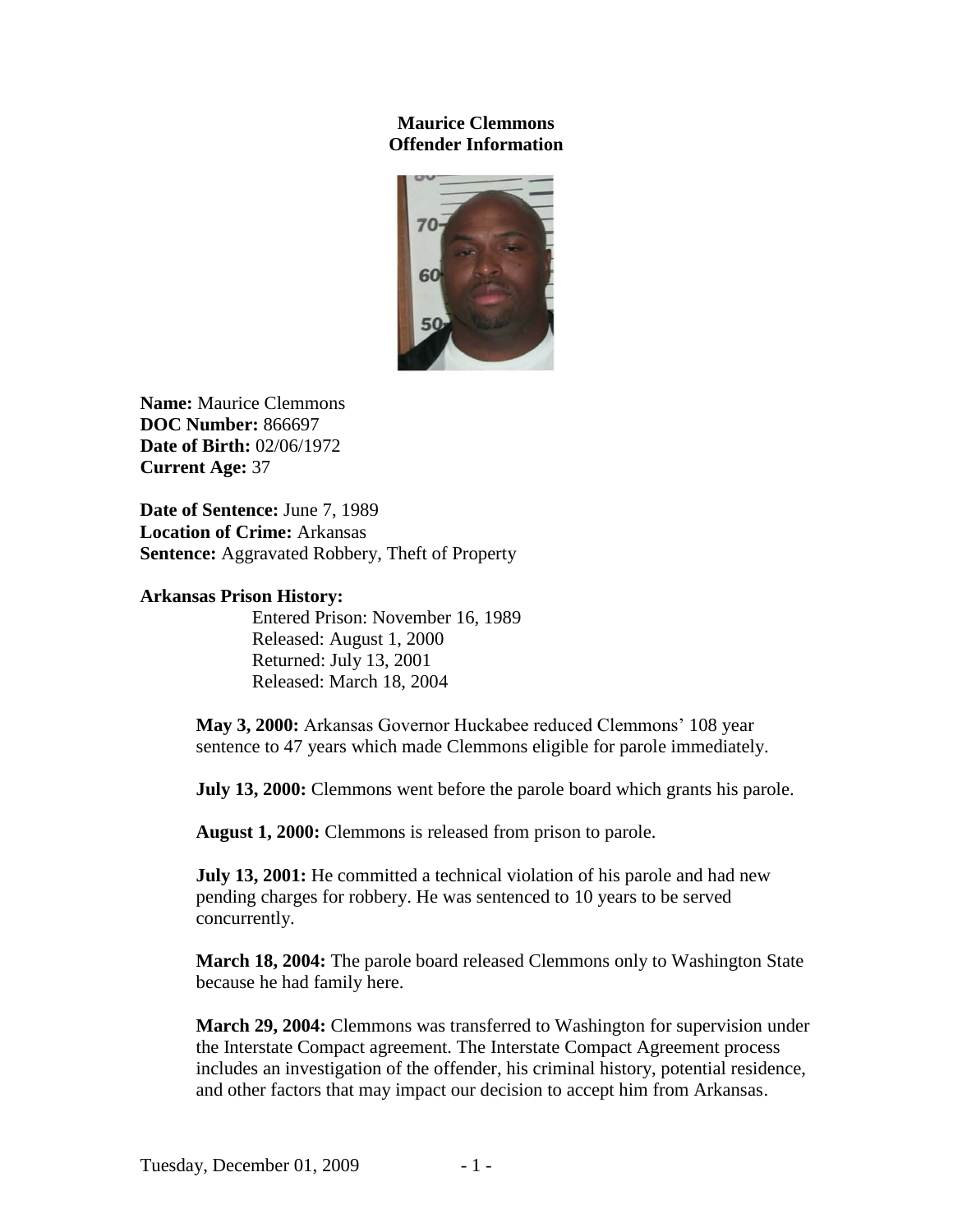## **Washington Supervision History:**

Clemmons' risk level classification is High Non-Violent which means he was assessed as having a higher risk for re-offense of a non-violent drug or property crime.

Until May 2009, his supervision was relatively uneventful.

Clemmons was not on Electronic Home Monitoring through the Department of Corrections.

**May 9, 2009:** Clemmons was arrested by Pierce County Sheriff's office for causing a disruption, throwing rocks and breaking windows in his neighborhood. During the arrest Clemmons fought with the responding police officers. He was charged with the following: Malicious Mischief – five counts Assault in the  $3<sup>rd</sup>$  degree – two counts

Final disposition of these charges is pending.

**May 10, 2009:** He was released from jail on bond and did not report to DOC. He was considered to have absconded.

**May 20, 2009:** Washington sent Clemmons' violation report to Arkansas.

**May 28, 2009:** Arkansas issued a nation-wide warrant for his arrest.

**June 1, 2009:** Because Clemmons absconded and Arkansas issued its warrant, pursuant to the Interstate Compact Agreement Washington closed his supervision, consistent with Interstate Compact rules.

**July 1, 2009:** Clemmons was arrested on the Arkansas fugitive warrant in Pierce County for Child Rape  $2^{nd}$  degree with his 12-year-old step-daughter and one of her friends. The arrest also included charges of Failure to Appear related to the May charges of Assault 3, Malicious Mischief. Final disposition of these charges are also pending.

**July 16, 2009:** Arkansas rescinded its warrant and asked that Washington reopen supervision for Clemmons. *(Attachment #1)*

**July 16-23, 2009:** Washington Interstate Compact office maintains ongoing phone communication with Arkansas to get its warrant reissued.

**July 23, 2009:** Washington Interstate Compact office sends e-mail to Arkansas expressing concern that the warrant was rescinded and that their decision to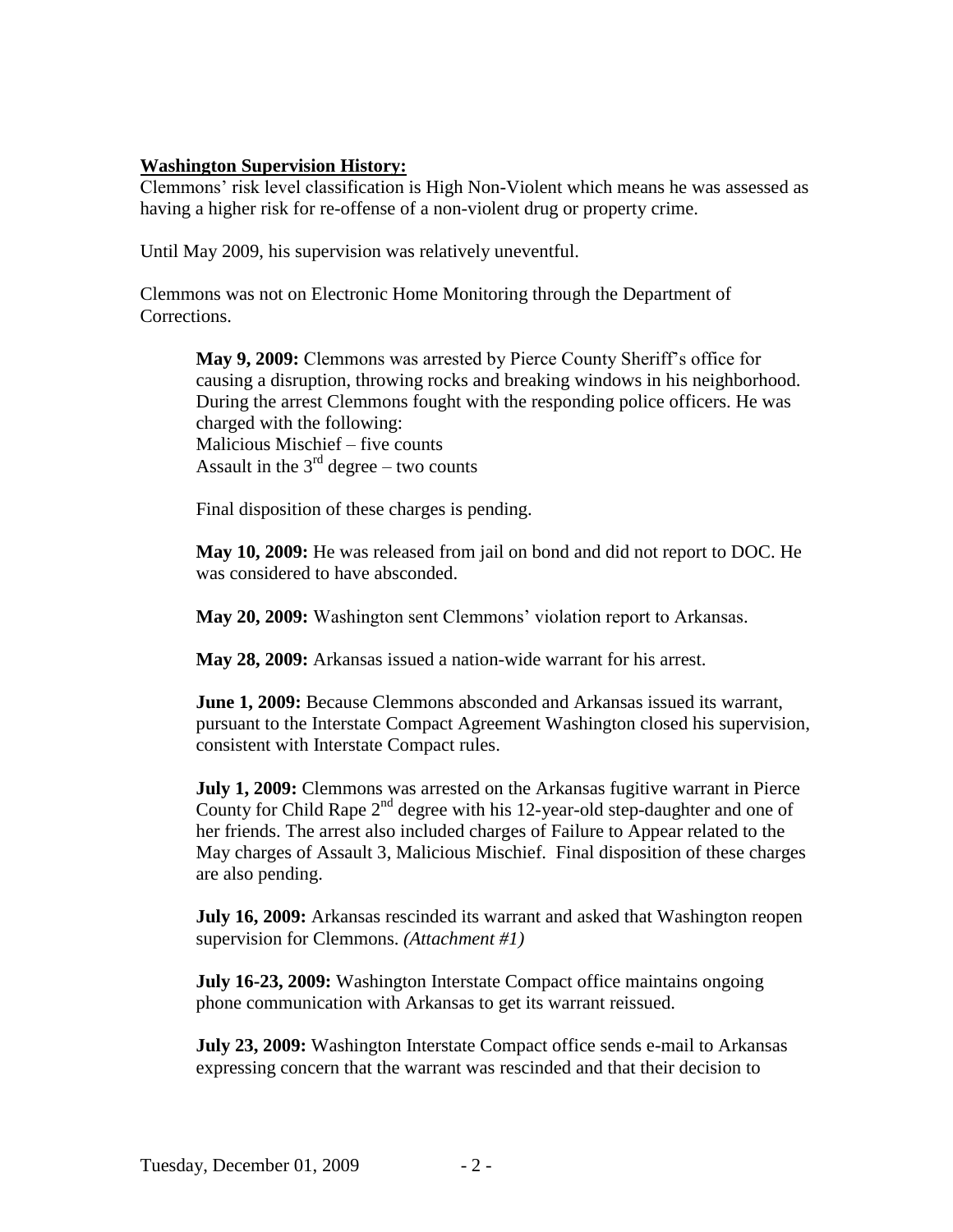rescind the warrant may be a violation of the Interstate Compact rules. *(Attachment #2)*

**July 24, 2009:** Clemmons was released from jail on bond.

**July 31, 2009**: He was ordered to undergo a mental health (competency) evaluation to determine whether or not he was fit to stand trial. DSHS staff completed this evaluation in October.

**July 28- Sept. 7, 2009:** DOC Community Corrections Officers research possible ways to hold Clemmons' violation hearing in order to hold him in jail. *(Attachment #3)*

**August 6, 2009:** Arkansas responds via e-mail to Washington's Interstate Compact office indicating they have rescinded the warrant and will reevaluate the case when the pending charges are adjudicated. *(Attachment #4)* 

**August 7, 2009:** After ongoing communication between Washington and Arkansas regarding this case and no resolution, Washington Interstate Compact office sought guidance from the AG's office. Clemmons' DOC supervision was re-opened. *(Attachment #5)*

**August 19, 2009:** DOC issued a Secretary's Warrant for Clemmons for violations.

**August 20, 2009:** Clemmons was apprehended. *(Attachment #6)*

**September 1, 2009:** Washington requested Arkansas issue a warrant and Arkansas declined.

**September 10, 2009:** DOC held a hearing to respond to the violations of supervision that occurred in May. These violations included failure to obey all laws by committing new crimes of malicious mischief, assaulting an officer, vandalism and domestic violence. Clemmons was given 120 days in jail and increased reporting to his CCO after his confinement time in was completed. DOC also recommended that he return to his home state. Arkansas responded to our request by asking that we continue to supervise him and they would evaluate the request after the new charges are finalized.

**September 19, 2009:** Washington submitted a violation report from the Sept. 10 hearing to Arkansas.

**September 24, 2009:** Clemmons was transferred from Snohomish County Jail (where he was housed on the DOC violation charges) to Pierce County Jail for a hearing on the Child Rape charges.